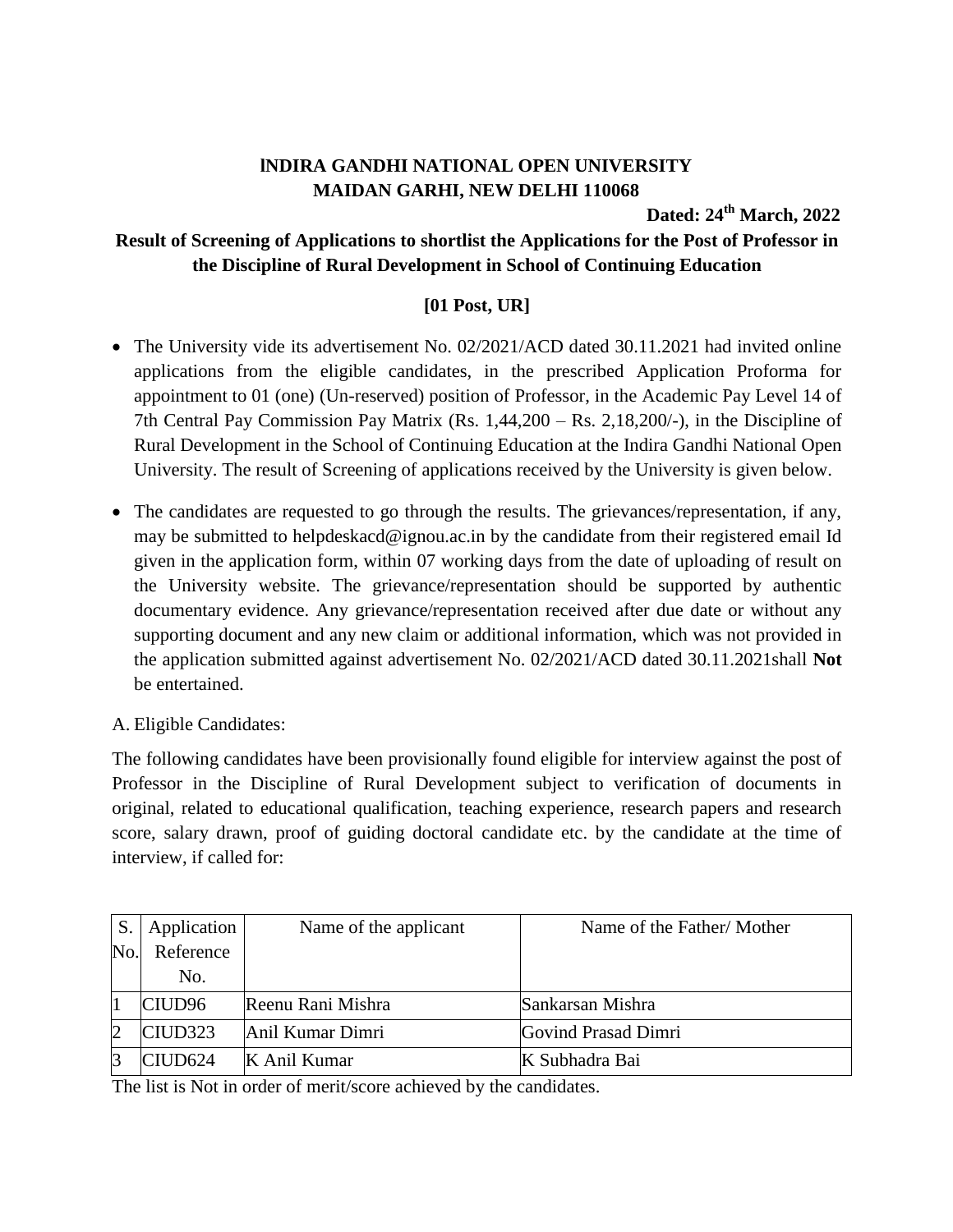The short listing as above is further subject to fulfillment of Clause 10 (Counting of Past Services for Direct Recruitment and Promotion under CAS) of UGC Regulations 2018.

In respect of candidates having previous work experience as adhoc/temporary/consolidated salary basis and those with experience in private/autonomous/affiliate Institution or College, then in addition to the letters of experience, appointment Orders, salary certificate etc., the candidate will also be required to submit the copies of Form 16 issued by the Employer / Income Tax Return Forms for the last three years.

## **B. Candidates Not Eligible:**

The following candidates have not been found eligible to be called for the interview for the post of Professor in the Discipline of Rural Development, as per reason indicated against each:

| S.             | Application         | Name of the       | Name of the               | Key reasons for non-eligibility                                                                                                                                                                                                                                                                                                                                                                                                                                                                                                                         |
|----------------|---------------------|-------------------|---------------------------|---------------------------------------------------------------------------------------------------------------------------------------------------------------------------------------------------------------------------------------------------------------------------------------------------------------------------------------------------------------------------------------------------------------------------------------------------------------------------------------------------------------------------------------------------------|
| No.            | Reference<br>No.    | applicant         | Father/Mother             |                                                                                                                                                                                                                                                                                                                                                                                                                                                                                                                                                         |
| 1              | CIUD37              | Sekhar Kottu      | <b>KM</b> Rao             | • The candidate does not have Ph.D. Degree in<br>the concerned/allied/relevant discipline.<br>• The candidate does not have ten (10) years<br>of teaching experience in University/College<br>as Assistant Professor/Associate Professor/<br>Professor, and / or research experience at<br>equivalent level at the University/National<br>level Institutions.                                                                                                                                                                                           |
| $\overline{2}$ | CIUD <sub>285</sub> | Pratibha<br>Mohan | <b>Bhaskar</b><br>Malakar | • The candidate does not have 10 research<br>publications in the peer-reviewed or UGC-<br>listed journals.<br>• The candidate does not have research score of<br>120 points.<br>• The candidate does not have ten $(10)$ years of<br>teaching experience in University/College as<br>Assistant<br>Professor/Associate<br>Professor/<br>Professor, and / or research experience at<br>equivalent level at the University/National<br>level Institutions.<br>• There is no evidence of having successfully<br>guided doctoral candidate by the candidate. |
| 3              | CIUD297             | Saket Bihari      | Late Shri<br>Ramchandra   | There is no evidence of having successfully<br>guided doctoral candidate by the candidate.                                                                                                                                                                                                                                                                                                                                                                                                                                                              |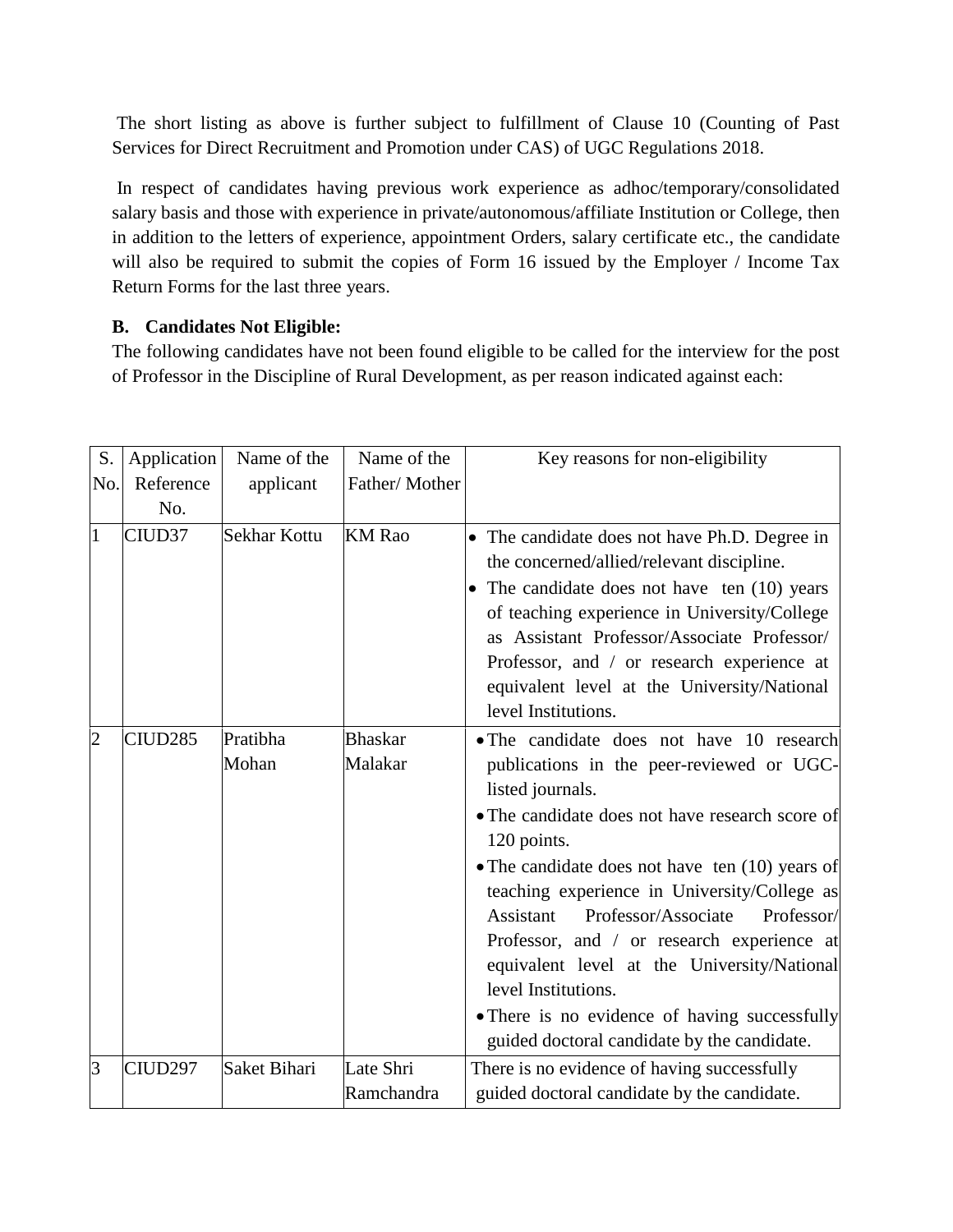|                |         |                                  | Mishra                          |                                                                                                                                                                                                                                                                                                                                                                                                                                                                  |
|----------------|---------|----------------------------------|---------------------------------|------------------------------------------------------------------------------------------------------------------------------------------------------------------------------------------------------------------------------------------------------------------------------------------------------------------------------------------------------------------------------------------------------------------------------------------------------------------|
| $\overline{4}$ | CIUD388 | Bishnu Mohan Malati Dash<br>Dash |                                 | $\bullet$<br>The candidate does not have ten (10) years of<br>teaching experience in University/College as<br>Professor/Associate<br>Professor/<br>Assistant<br>Professor, and / or research experience at<br>equivalent level at the University/National<br>level Institutions.<br>application is<br>The<br>showing<br>break<br>in<br>continuous service of the candidate<br>from<br>10.05.2013<br>19.08.2011<br>from<br>to<br>and<br>20.01.2016 to 21.07.2017. |
| 5              | CIUD427 | Mukunda<br>Mishra                | Annapurna<br>Mishra             | There is no evidence of having successfully<br>guided doctoral candidate by the candidate.                                                                                                                                                                                                                                                                                                                                                                       |
| 6              | CIUD431 | Kunal Sinha                      | Sushila Devi                    | • The candidate does not have Ph.D. Degree in<br>the concerned/allied/relevant discipline.<br>• The candidate does not have ten $(10)$ years of<br>teaching experience in University/College as<br>Professor/Associate<br>Professor/<br>Assistant<br>Professor, and / or research experience at<br>equivalent level at the University/National<br>level Institutions.                                                                                            |
| 7              | CIUD690 | Rajeev Kumar<br>Singh            | Rajendra<br><b>Prasad Singh</b> | The candidate does not have ten $(10)$ years of<br>teaching experience in University/College as<br>Assistant<br>Professor/Associate<br>Professor/<br>Professor, and / or research experience at<br>equivalent level at the University/National<br>level Institutions.                                                                                                                                                                                            |
| $8^{\circ}$    | CIUD770 | Ziyauddin                        | Hadri Nishat                    | The candidate does not have ten (10) years of<br>teaching experience in University/College as<br>Professor/Associate<br>Assistant<br>Professor/<br>Professor, and / or research experience at<br>equivalent level at the University/National<br>level Institutions.                                                                                                                                                                                              |
| $\overline{9}$ | CIUD785 | M Vijay<br>Kumar Sharma Sharma   | M. Ramnath                      | The candidate does not have ten $(10)$ years of<br>teaching experience in University/College as<br>Professor/Associate<br>Assistant<br>Professor/<br>Professor, and / or research experience at<br>equivalent level at the University/National<br>level Institutions.                                                                                                                                                                                            |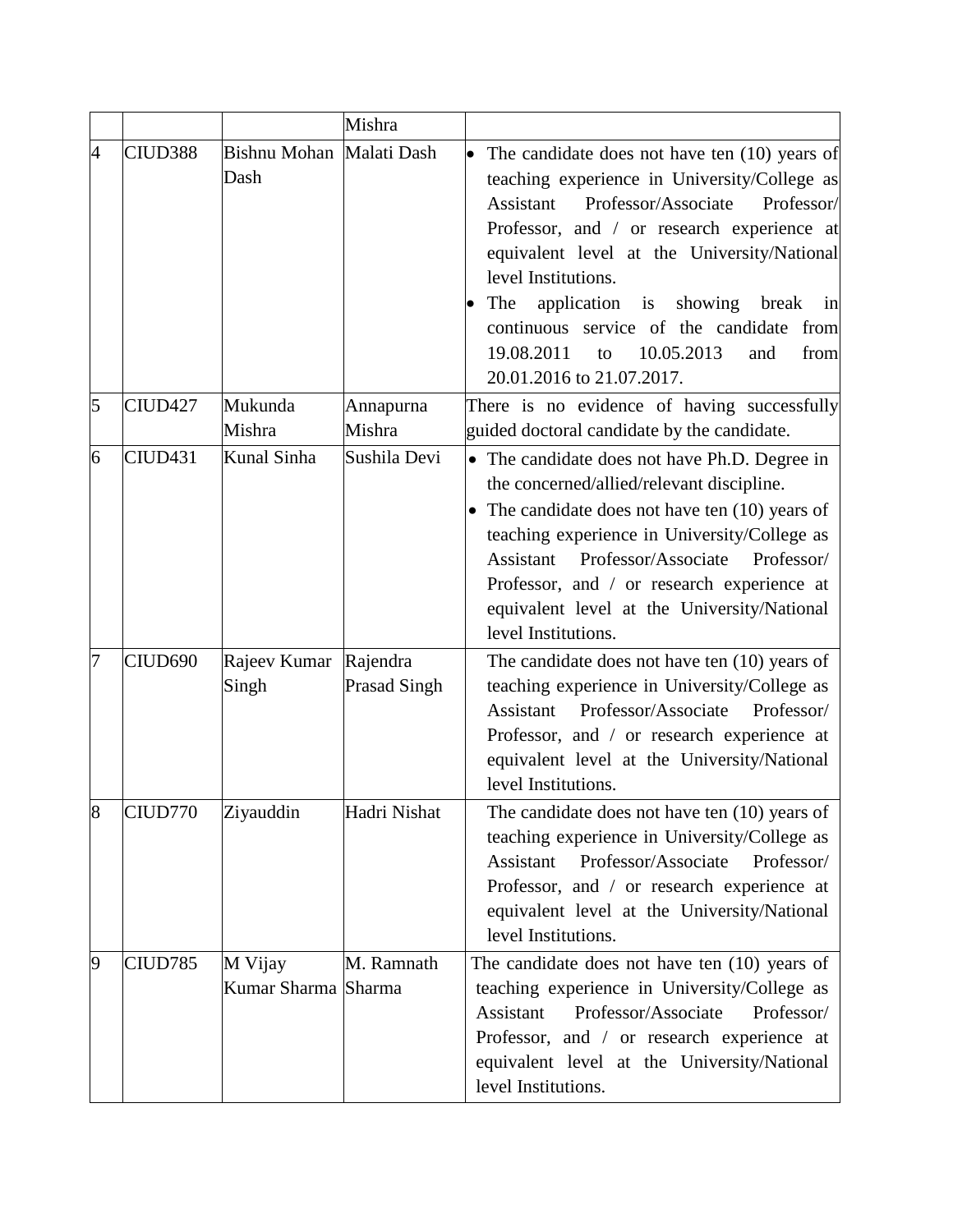| 10 | CIUD <sub>852</sub> | Hitaben     | Chandulal    |           | • The candidate does not have Ph.D. Degree in     |
|----|---------------------|-------------|--------------|-----------|---------------------------------------------------|
|    |                     | Chandulal   |              |           | the concerned/allied/relevant discipline.         |
|    |                     | Patoliya    |              | $\bullet$ | The candidate does not have ten $(10)$ years of   |
|    |                     |             |              |           | teaching experience in University/College as      |
|    |                     |             |              |           | Professor/Associate<br>Professor/<br>Assistant    |
|    |                     |             |              |           | Professor, and / or research experience at        |
|    |                     |             |              |           | equivalent level at the University/National       |
|    |                     |             |              |           | level Institutions.                               |
|    |                     |             |              |           | • The candidate does not have 10 research         |
|    |                     |             |              |           | publications in the peer-reviewed or UGC-         |
|    |                     |             |              |           | listed journals.                                  |
|    |                     |             |              |           | • There is no evidence of having successfully     |
|    |                     |             |              |           | guided doctoral candidate by the candidate.       |
| 11 | CIUD880             | Surendra    | Harden Singh |           | • The candidate does not have Ph.D. Degree in     |
|    |                     | Kumar Yadav | Yadav        |           | the concerned/allied/relevant discipline.         |
|    |                     |             |              |           | • The candidate does not have ten $(10)$ years of |
|    |                     |             |              |           | teaching experience in University/College as      |
|    |                     |             |              |           | Professor/Associate<br>Assistant<br>Professor/    |
|    |                     |             |              |           | Professor, and / or research experience at        |
|    |                     |             |              |           | equivalent level at the University/National       |
|    |                     |             |              |           | level Institutions.                               |
| 12 | CIUD <sub>461</sub> | Arobindo    | S S Mahato   |           | • The candidate has cleared NET and was           |
|    |                     | Mahato      |              |           | awarded Ph.D. in 2013.                            |
|    |                     |             |              |           | • As per UG Regulation 2010<br>and its            |
|    |                     |             |              |           | subsequent amendments from time to time           |
|    |                     |             |              |           | and UGC Regulation 2018 as well, either           |
|    |                     |             |              |           | NET or Ph.D. is the mandatory qualification       |
|    |                     |             |              |           | for appointment of Assistant Professor in a       |
|    |                     |             |              |           | University.                                       |
|    |                     |             |              |           | • Hence, as per the documents enclosed, the       |
|    |                     |             |              |           | candidate was not having either NET or            |
|    |                     |             |              |           | Ph.D. degree at the time of appointment as        |
|    |                     |             |              |           | <b>Assistant Professor.</b>                       |
|    |                     |             |              |           | • Further, as per the advertisement for the post  |
|    |                     |             |              |           | of Professor, 'the time taken by candidates to    |
|    |                     |             |              |           | acquire M.Phil. and/or Ph.D. Degree shall not     |
|    |                     |             |              |           | be considered as teaching/research experience     |
|    |                     |             |              |           | to be claimed for appointment to the teaching     |
|    |                     |             |              |           | positions. Further the period of active service   |